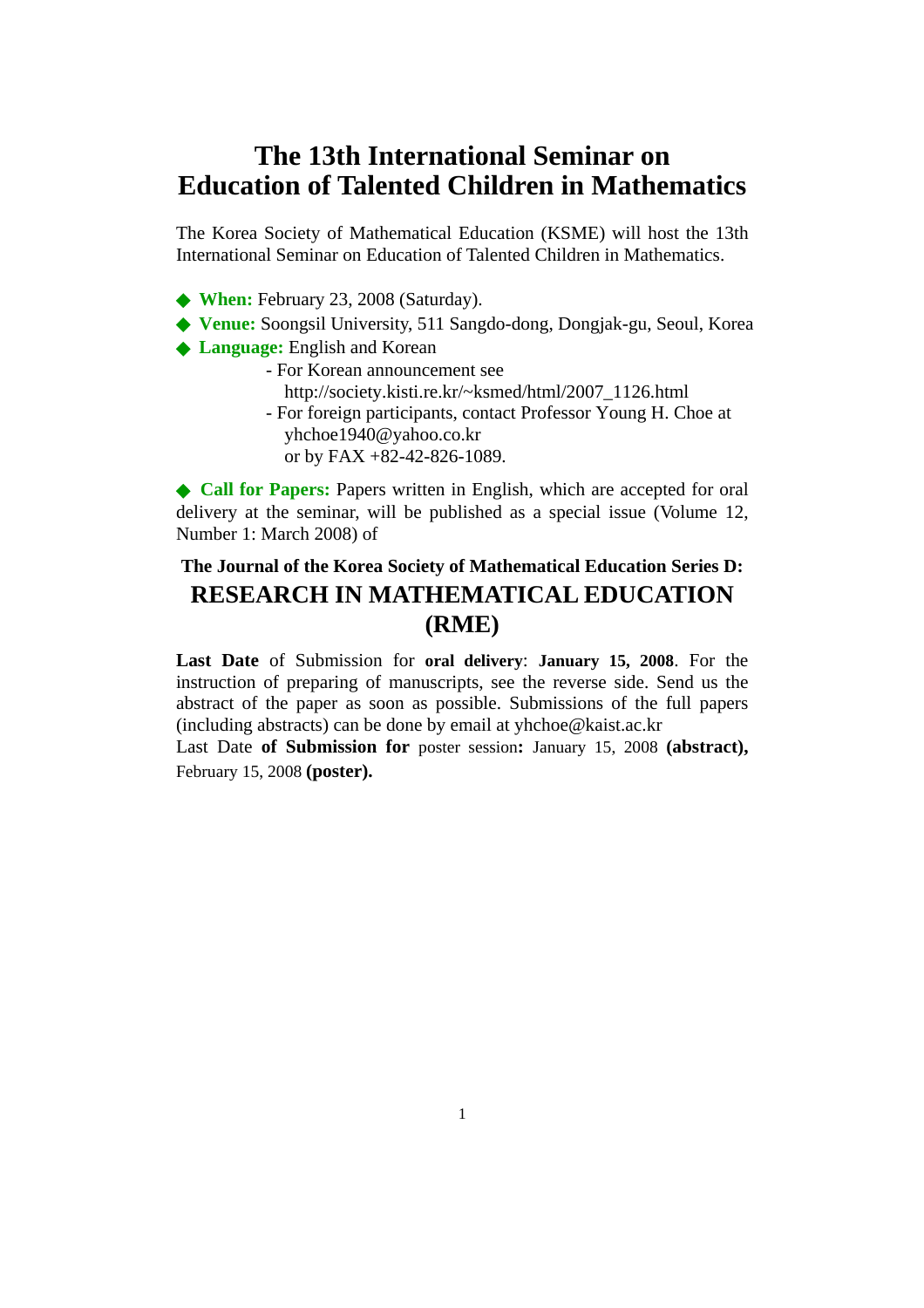**Journal of the Korea Society of Mathematical Education Series D:**  RESEARCH IN MATHEMATICAL EDUCATION

数學数官研究 D

**Call-for-Papers** 

The journal **RME** is an international journal, which provides a forum for the publication of research on the teaching and learning of mathematics at all levels (from preschool to adult-education).

**RME** is welcoming submissions of high-quality papers in all areas of mathematics education.

Electronic submissions can be done by email at [yhchoe1940@yahoo.co.kr](mailto:yhchoe1940@yahoo.co.kr)

All papers published in **RME** are available online in full-text. <http://acms.kisti.re.kr/retrieve/index.jsp?lang=eng&soc=ksmed&pg=Detail>

**RME** is reviewed/indexed in Zentralblatt für Didaktik der Mathematik (ZDM) and MATHDI (the electronic version of ZDM). <http://www.emis.de/MATH/DI/searcha.html>

#### **Submission of Manuscripts**

Manuscripts can be submitted to <yhchoe1940@yahoo.co.kr> or manuscripts stored on diskettes can be sent to the Society.

#### **Subscriptions**

The journal RME is published twice a year, March, June, September, and December by the Korea Society of Mathematical Education. An individual KSME member with RME subscription costs US\$100 per year. An institutional member with RME subscription costs US\$160 per year. Inquiries regarding subscriptions and applications for membership (see form below) should be directed to:

Korea Society of Mathematical Education Noonnoppi-Boramae Center 10th Floor 729-21 Bongcheon-dong, Gwanak-gu Seoul 151-706, Korea Email: [ksme@chollian.net](mailto:ksme@chollian.net) http://society.kisti.re.kr/ ksmed/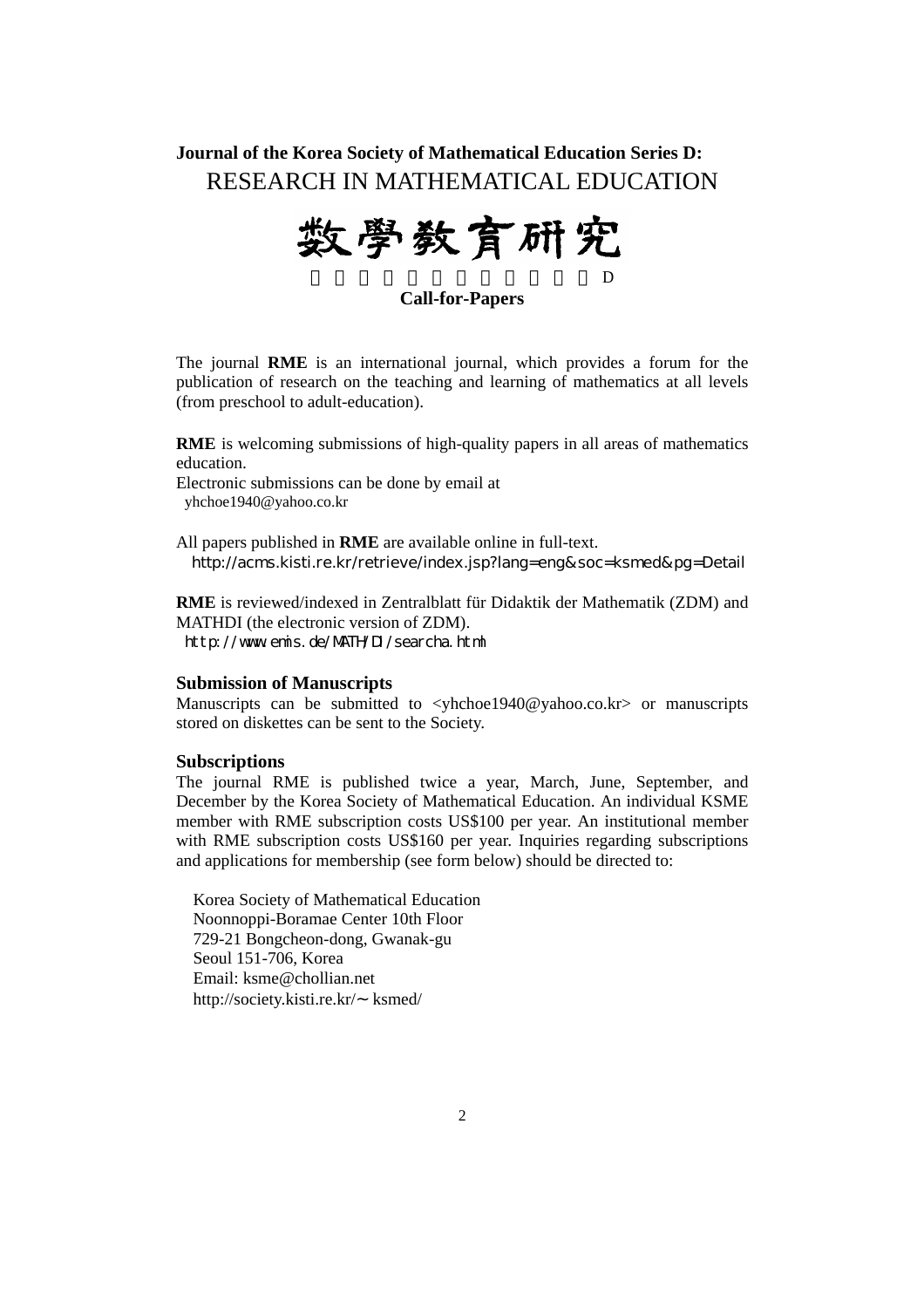

How to get reprints of KSME journal articles.

Just click the "Browse" tab to get the link for back issues of KSME journals.